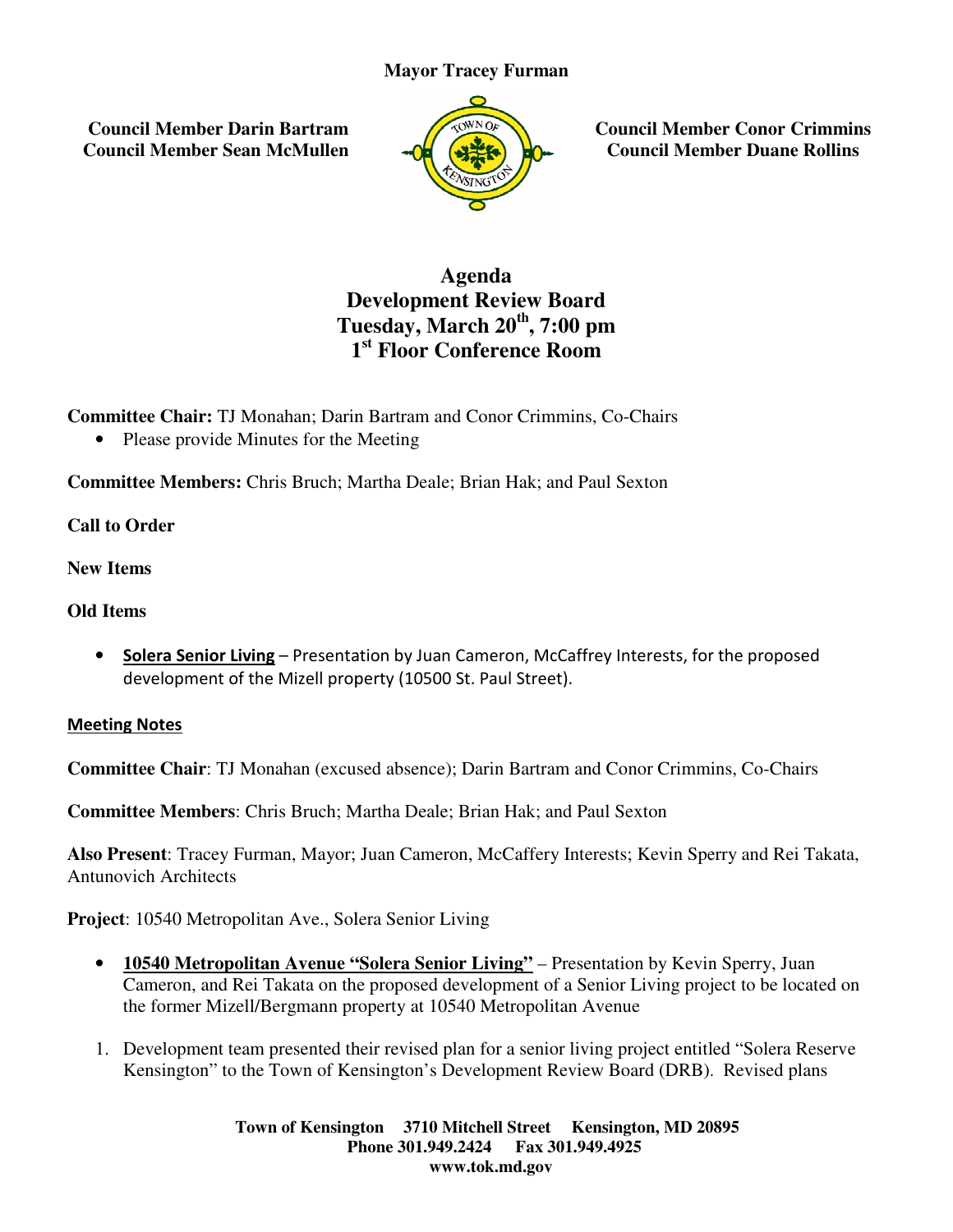included additional elevation drawings for the northeast, southeast, entrance, and views of the incorporated historic structures located on St. Paul Street.

- 2. Development team reviewed the revised site plan to include updates to the driveway and underground parking, inclusive of 81 underground parking spaces, 8 retail parking spaces along St. Paul Street, and on-street parking along Metropolitan Avenue that was requested by the State Highway Administration (SHA). On-street parking would be achieved through a curb cut-out into the property right-of-way. DRB suggested to development team that they request from SHA that any on-street parking along Metropolitan Avenue be time restricted parking
- 3. Developer has reviewed plans with the State Highway Administration and is reviewing the possibility of re-locating utilities across the street. Due to a Washington Suburban Sanitary Commission (WSSC) easement under the right-of-way, undergrounding utilities is not an option for this development
- 4. DRB requested developers support in reviewing the cross-walks at St. Paul Street and Metropolitan Avenue with the Town and the SHA for improvements and/or upgrades.
- 5. Development team has been in coordination with Ayoub Carpet and the Town of Kensington regarding a shared easement on St. Paul Street between the three entities.
- 6. Development team has met with the Historic Preservation Commission (HPC) regarding the two historic buildings located along St. Paul Street. Development team stated that the HPC staff was supportive of their design as a whole. Development team stated that HPC commissioners did ask the development team to review the "connector" portion of their design from the historic buildings to the proposed development to reduce height. Development team has sketched an alternative configuration for the "connector" to be presented to HPC at a later date.
- 7. Development team acknowledged and agreed to adhere to Town standards for any proposed exterior street lighting or fixtures within the right-of-way
- 8. Development team reviewed their design materials to consist of a masonry base with a stucco material for the upper levels to reduce the feeling of the vertical masses. DRB expressed a preference toward Hardie Plank material over an exterior insulation and finishing system (EFIS) material and asked the development team to review the potential for using a Hardie Plank-like material for the upper portions of the project, where possible. Development team stated that their stucco finishing was not an EFIS product and that they had no plans to incorporate EFIS products in their design. Development team stated that they would review the Hardie materials for this project, but that at this time, the stucco materials provided better finishing for the exterior corners within the project design.
- 9. Development team stated that continuity of building materials from the front of the design around sides and back is important to McCaffrey Interests and stated that it is their intent to have building material continuity around the entirety of the project.
- 10. Development team reviewed the street level areas of the project to include windows and glass doors that would be able to be opened to allow engagement with the community streetscape.
- 11. Development team's design showed several revisions based on community input and feedback, specifically in regard to building materials and upper corner designs.
- 12. Front entrance would have a 14' high overhang that would help protect the entrance from the elements but allow for emergency vehicle access
- 13. Design showed several areas of landscaping designed as safety devices to improve the exterior streetscape while accommodating the  $6' - 8'$  grade change along Metropolitan Avenue
- 14. Development team reviewed again that the two historic buildings along St. Paul Street are to be preserved and, where needed, improved and incorporated into the overall project. The design presented the current green building, housing Prestige Auto, to be re-purposed into a café that would be accessible from the proposed development as well as open to the public and to include an outdoor

**Town of Kensington 3710 Mitchell Street Kensington, MD 20895 Phone 301.949.2424 Fax 301.949.4925 www.tok.md.gov**